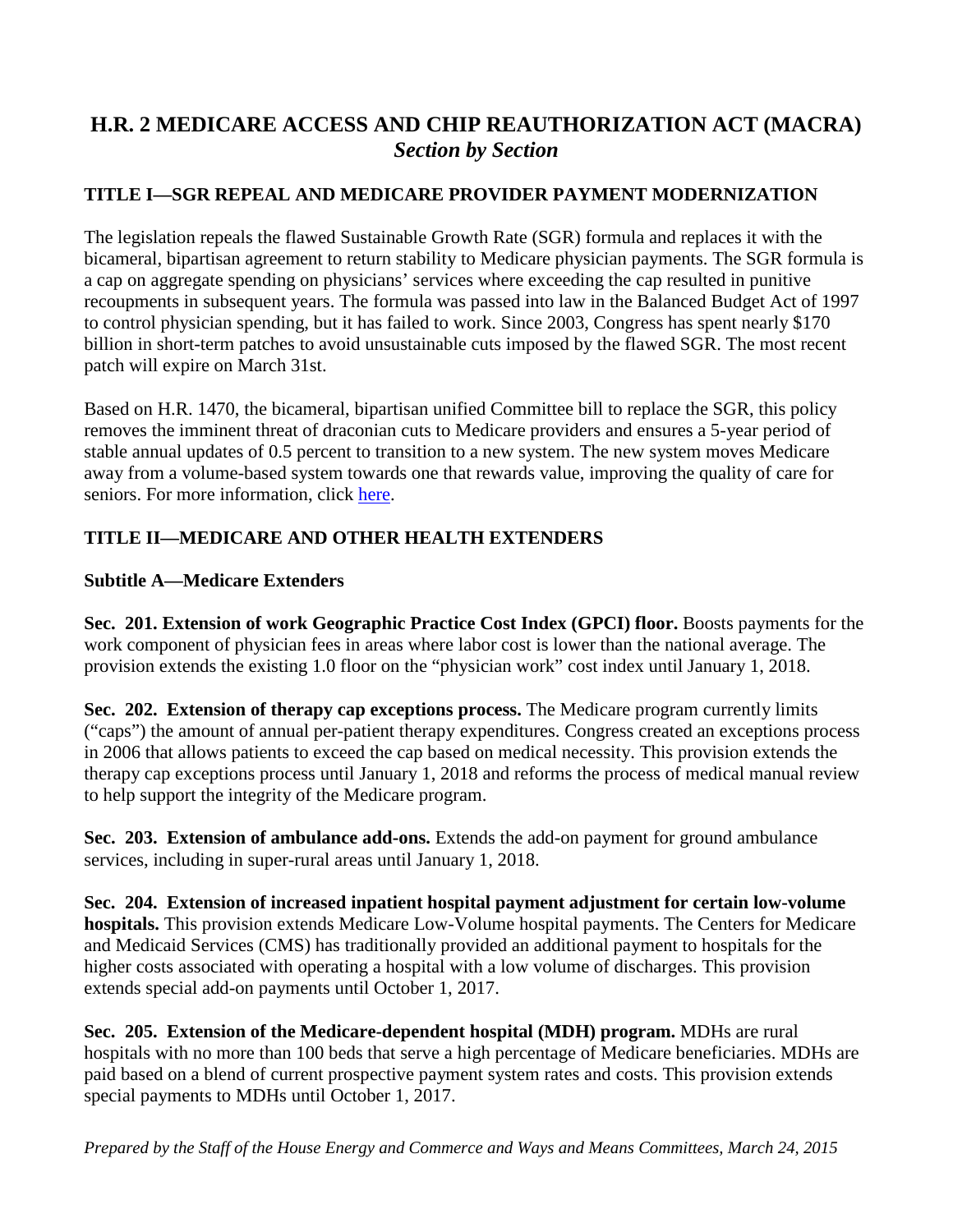**Sec. 206. Extension for specialized Medicare Advantage (MA) plans for special needs individuals.** MA special needs plans (SNPs) are plans that may limit enrollment to certain populations, such as beneficiaries dually eligible for both Medicare and Medicaid or those suffering from certain chronic conditions. This provision extends authority for SNPs through December 31, 2018.

**Sec. 207. Extension of funding for quality measure endorsement, input, and selection.** Funds the National Quality Forum's (NQF) review, endorsement and maintenance of quality and resource use measures, as well as the NQF and Secretary regarding the pre-rulemaking process and measure dissemination and review activities. The provision provides additional funding for fiscal year 2015 and extends funding for fiscal years 2016 and 2017.

**Sec. 208. Extension of funding outreach and assistance for low-income programs.** Provides additional funding for outreach and education activities for Medicare beneficiaries through September 30, 2017, including State Health Insurance Programs, Area Agencies on Aging, Aging and Disability Centers, and the National Center for Benefits Outreach and Enrollment.

**Sec. 209. Transition and Extension of Medicare reasonable cost contracts.** This provision would allow for a smooth transition policy for cost plans that no longer meet statutory requirements to operate under Medicare in their service area. This policy outlines rules and beneficiary protections for cost plans to transition to Medicare Advantage plans.

**Sec. 210. Medicare Home Health Rural Add-On.** This policy extends a three percent add-on to payments made for home health services provided to patients in rural areas through January 1, 2018.

### **Subtitle B—Other Health Extenders**

**Sec. 211. Permanent extension of the qualifying individual (QI) program.** This program assists low-income Medicare beneficiaries with incomes between 120 percent and 135 percent of poverty (currently between \$14,124 - \$15,890 a year) in covering the cost of their Medicare Part B premium. This provision makes the QI program permanent.

**Sec. 212. Permanent extension of transitional medical assistance (TMA).** TMA allows low-income families to maintain their Medicaid coverage for up to one year as they transition from welfare to work. This provision extends TMA permanently.

**Sec. 213. Extension of special diabetes program for type I diabetes and for Indians.** Extends both the Type I Diabetes and Type II Indian Health Service programs through fiscal year 2017.

**Sec. 214. Extension of abstinence education.** Extends abstinence only programs and associated funding through fiscal year 2017.

**Sec. 215. Extension of personal responsibility education program (PREP).** Extends the PREP program and associated funding for through fiscal year 2017. PREP provides states, community groups, tribes, and tribal organizations with grants to implement evidence-based, or evidence-informed,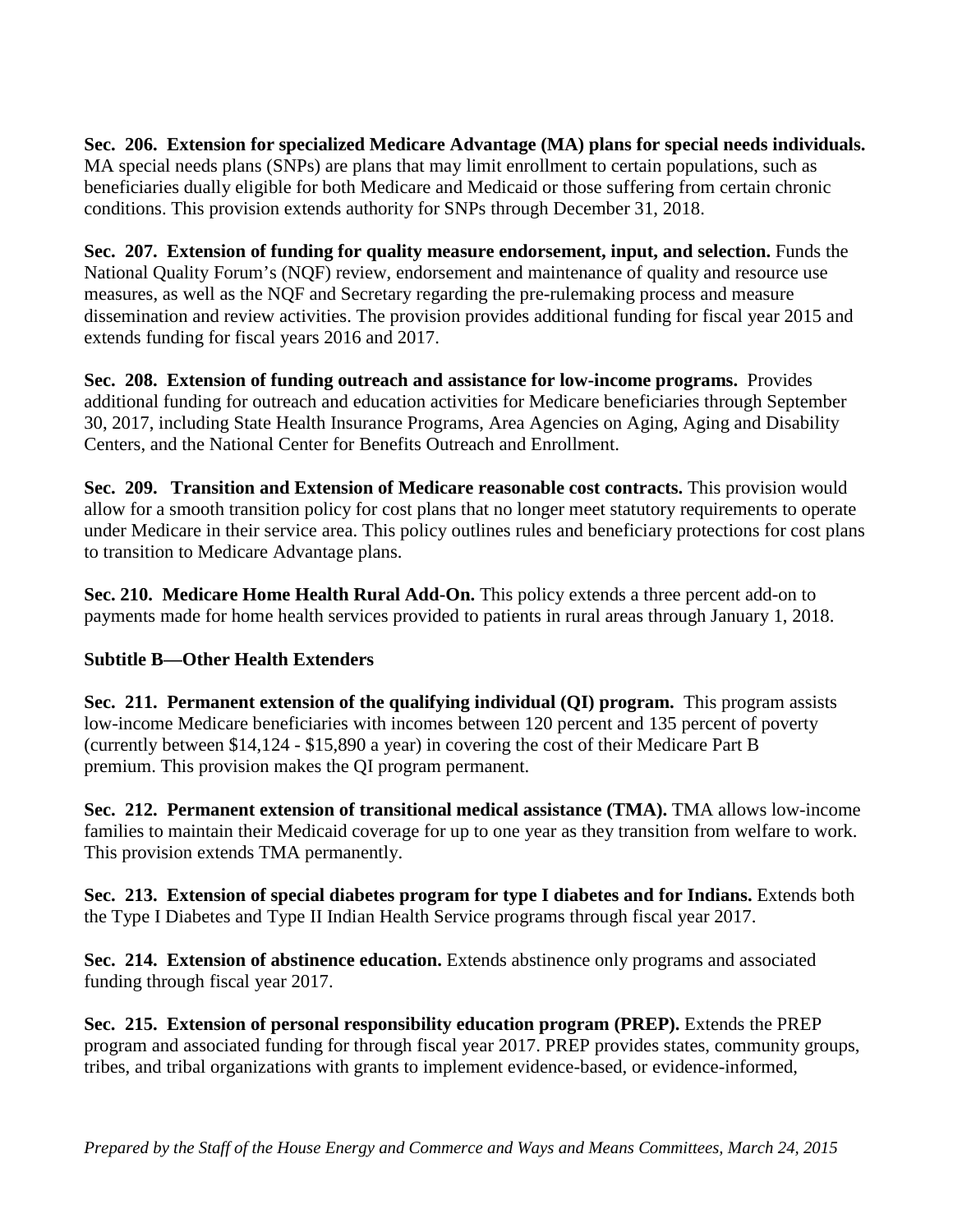innovative strategies for teen pregnancy and HIV/STD prevention, youth development, and adulthood preparation for young people.

**Sec. 216. Extension of funding for family-to-family health information centers.** Extends the Family-to-Family Health Information Centers funding through fiscal year 2017. This program, administered by the Health Resources and Services Administration (HRSA), provides grants to support family-staffed organizations in each state to assist families of children with disabilities or special health care needs.

**Sec. 217. Extension of health workforce demonstration project for low-income individuals.** Extends this program at the current funding level, which provides funding to help low-income individuals obtain education and training in high-demand, well-paid, health care jobs, through fiscal year 2017.

**Sec. 218. Extension of maternal, infant, and early childhood home visiting programs.** Extends the Maternal, Infant, and Early Childhood Home Visiting Program funding through fiscal year 2017. This program provides states, territories, and tribes with grants to support evidence-based in-home visiting programs for at-risk families.

**Sec. 219. Tennessee disproportionate share hospital** (**DSH) allotment for fiscal years 2015 through 2025.** The Medicaid statute requires that states make DSH payments to hospitals treating large numbers of low-income patients. States receive an annual DSH allotment, which is the maximum amount of federal matching funds a state is permitted to claim for Medicaid DSH payments. Hawaii and Tennessee have had different DSH arrangements provided through multiple previous laws due to unique past circumstances. This legislation provides parity by treating Tennessee like other states, thus providing an annual DSH allotment for fiscal years 2015 through 2025.

**Sec. 220. Delay in effective date for Medicaid amendments relating to beneficiary liability settlements.** In December 2013, the Bipartisan Budget Act of 2013 overturned a circuit court case dealing with Medicaid estate recovery, allowing a state to recover medical expense claims from any portion of a Medicaid beneficiary settlement, potentially allowing a state to commandeer money set aside for a beneficiary's future care or living expenses. The Protecting Access to Medicare Act of 2014 package delayed this provision until October 1, 2016. The legislation provides an additional delay, until October 1, 2017.

**Sec. 221. Extension of funding for Community Health Centers (CHC) and National Health Service Corps Fund (NHSC) and Teaching Health Centers.** The fund for the CHC Program will expire in September 2015. These dedicated mandatory funds supplement annual spending for the CHC program. In 2013, the most recent data available, 1,302 federally funded health centers located in all 50 states, the District of Columbia, and six U.S. territories, distributed evenly between urban and rural areas, served 22.7 million patients across 9,518 sites. Meanwhile, the vast majority of the 90 million visits to health centers were for primary medical care. This provision will provide two additional years of this funding through fiscal year 2017.

The funding for the NHSC will end in 2015. The NHSC helps bring health care professionals to the areas where they are needed the most by providing scholarships and loan repayment in exchange for a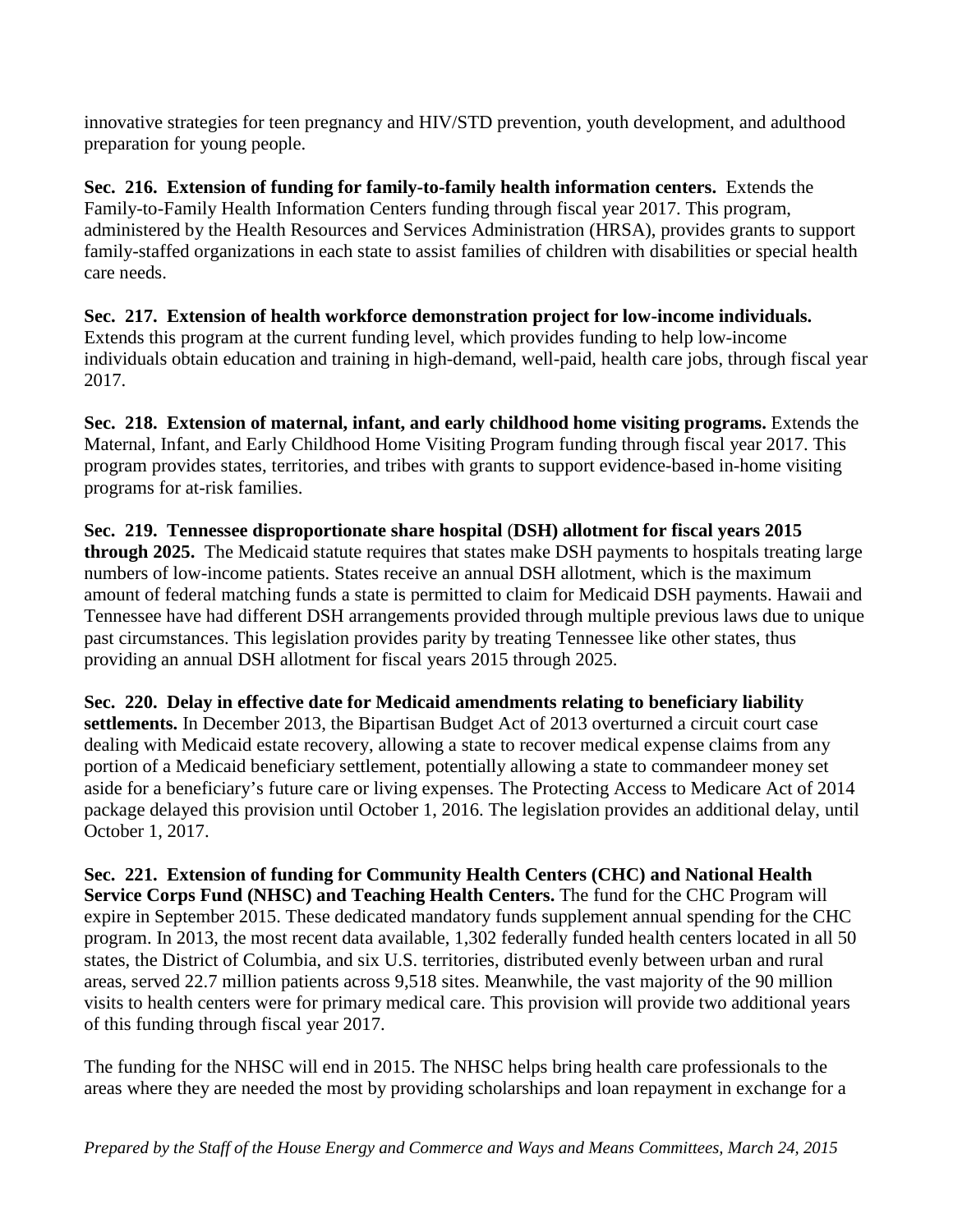commitment of service in an underserved community. This provision will fund the NHSC for an additional two years through fiscal year 2017.

The Teaching Health Center Graduate Medical Education Payment Program expanded residency training in community-based settings. Residents are trained in family and internal medicine, pediatrics, obstetrics and gynecology, psychiatry, and general and pediatric dentistry through this program. This provision adds additional funding for the program through fiscal year 2017.

### **TITLE III— The Children's Health Insurance Program** (**CHIP)**

**Sec. 301. 2-Year Extension of the CHIP.** CHIP covers more than 8 million children and pregnant women in families that earn income above Medicaid eligibility levels. While the CHIP program is authorized through 2019, no new funding is available after fiscal year 2015. This provision preserves and extends CHIP, funding the program through fiscal year 2017.

**Sec. 302. Extension of Express Lane Eligibility (ELE).** ELE permits states to rely on findings, for things like income, household size, or other factors of eligibility, from another program designated as an Express Lane agency to facilitate enrollment in health coverage. Express Lane agencies may include: SNAP, School Lunch, TANF, Head Start, and WIC among others. A state may also use information from state income tax data to identify children in families that might qualify and so that families do not have to submit income information. This provision extends ELE for an additional two years, through fiscal year 2017.

**Sec. 303. Extension of Outreach and Enrollment Program.** The Outreach and Enrollment Program helps states to find uninsured children that are eligible for CHIP or Medicaid coverage, and keep them enrolled as long as they qualify. This provision funds the outreach and enrollment program for an additional two years, through fiscal year 2017.

**Sec. 304. Extension of Certain Programs and Demonstration Projects.** This provision extends and funds both the Pediatric Quality Measures Program and the Childhood Obesity Demonstration project. Under the Pediatric Quality Measures Program, CMS has identified and published a core measure set of children's health care quality measures for voluntary use by State Medicaid and CHIP programs. The Childhood Obesity Demonstration project supports community strategies that aim to combat childhood obesity in low-income children aged 2-12.

**Sec. 305. Report of the Inspector General (IG).** This provision requires the IG to study program integrity related to the Express Lane Eligibility Program and report to the Committees of Jurisdiction in 18 months.

### **TITLE IV—OFFSETS**

#### **Subtitle A—Medicare Reforms**

**Sec. 401. Medigap.** Some Medigap plans on the market today provide first-dollar coverage for beneficiaries – which means the plan pays the deductibles and co-payments so that the beneficiary has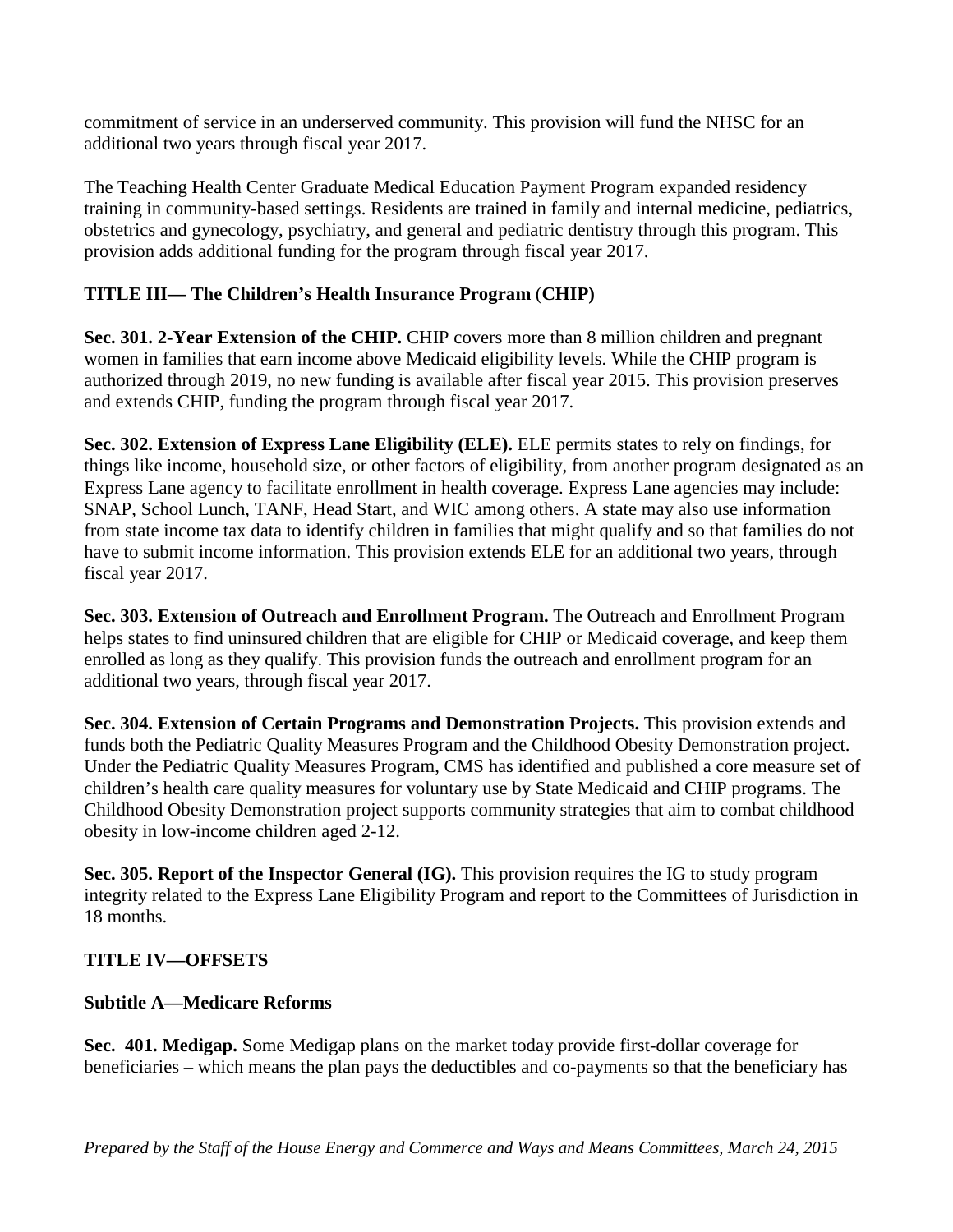no out-of-pocket costs. Beginning in 2020 new plans sold would limit coverage to costs above the amount of the Part B deductible (currently \$147 a year).

**Sec. 402. Income-related premium adjustment for Parts B and D.** The portion of the Medicare Part B and Part D premium that a beneficiary pays is based on the beneficiary's income. This policy beginning in 2018, would increase the percentage that Medicare beneficiaries with modified adjusted gross income (MAGI) between \$133,501 and \$160,000 (\$267,001-\$320,000 for a couple) from 50 percent to 65 percent. Beneficiaries that earn \$160,001 and above (\$320,001 and above for a couple) would pay 80 percent. Additionally, current law freezes the income thresholds through 2019, at which point the income thresholds would be indexed to inflation as if they had not been frozen. Starting in 2020, this policy would update the threshold for inflation based on where they were in 2019.

This provision would also apply to Part D premiums, meaning that beneficiaries who have income above the set thresholds are assessed an income-related monthly adjustment amount in addition the base Part D monthly premium.

# **Subtitle B—Other Offsets**

**Sec. 411. Market basket reductions.** Medicare reimbursements for post-acute care providers will increase by no more than 1.0 percent in fiscal year 2018.

**Sec. 412. Medicaid DSH.** Medicaid DSH payments provide additional payments to hospitals that serve a disproportionate number of low-income patients. Currently, reductions in state DSH allotments are scheduled to begin in fiscal year 2017. This policy would delay Medicaid DSH cuts until fiscal year 2018 and add another year of DSH cuts in 2025.

**Sec. 413. Levy on Medicare providers for nonpayment of taxes.** Under current law, the Department of the Treasury may impose a levy of up to 30 percent against Medicare service providers with tax delinquencies. This provision will permit the Treasury to impose a levy of up to 100 percent on tax delinquent Medicare service providers.

**Sec. 414. Adjustments to inpatient hospital payment rates.** The American Taxpayer Relief Act (ATRA) of 2012 required CMS to retrospectively recoup \$11 billion in Medicare overpayments to hospitals. Hospitals are scheduled to receive a one-time 3.2 percentage points payment increase in Fiscal Year (FY) 2018. This section provides for the anticipated hospital payment increase of 3.2 percentage points to be phased in at 0.5 percentage points per year over 6 years beginning in fiscal year 2018.

# **TITLE V—MISCELLANEOUS**

**Subtitle A— Protecting the Integrity of Medicare Act of 2015 (PIMA).** This legislation includes bipartisan provisions that strengthen Medicare's ability to fight fraud and build on existing program integrity policies. Significant provisions include prohibiting Social Security numbers on Medicare cards, reducing wrongful or improper Medicare payments, removing duplicative Medicare Secondary Payer reporting requirements, and eliminating civil money penalties for inducements to physicians to limit services that are not medically necessary. For more information, click [here.](http://waysandmeans.house.gov/uploadedfiles/pima_section_by_section_as_part_of_macra.pdf)